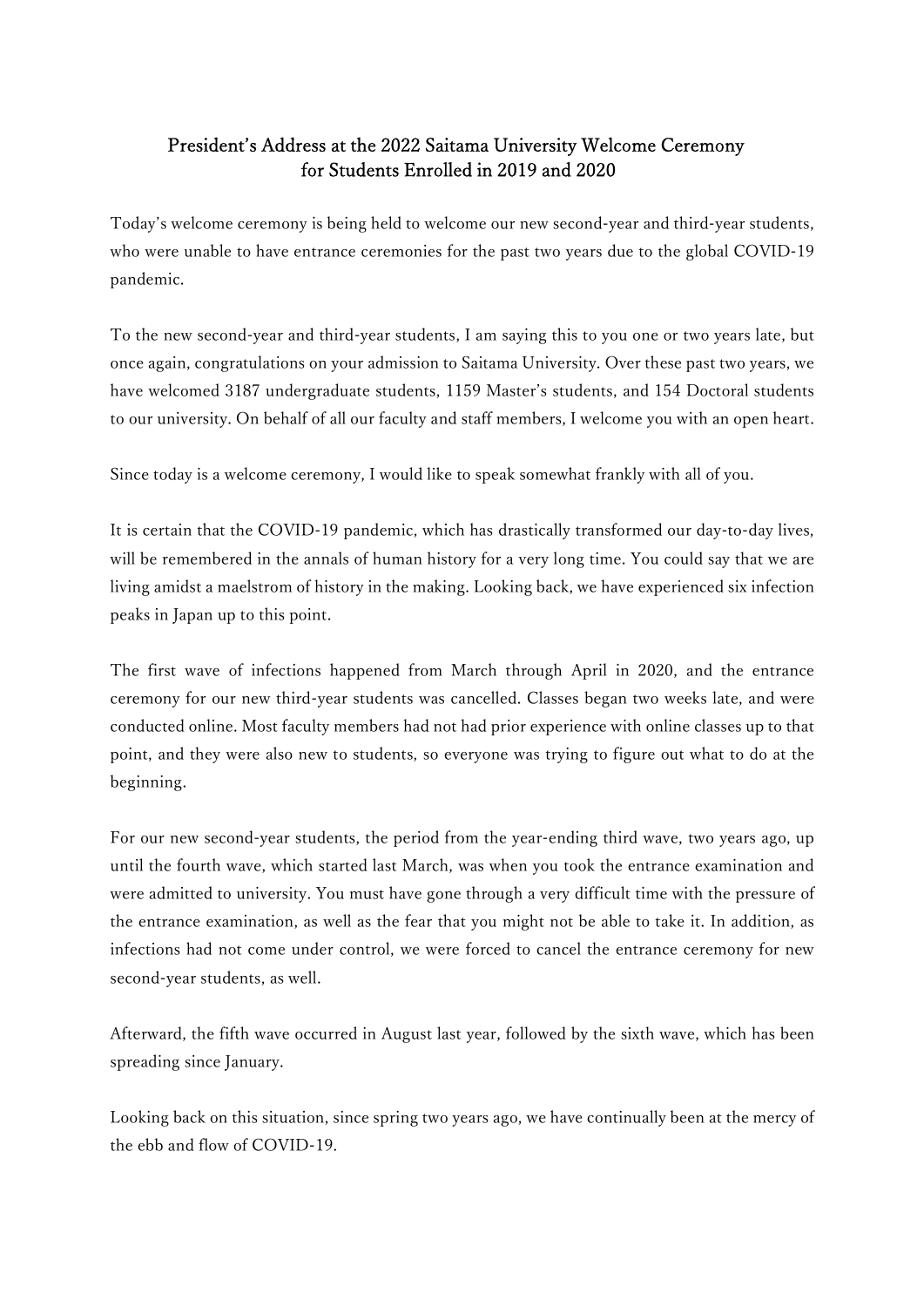Due to COVID-19, you have been unable to experience campus life as you had imagined it. Your part-time jobs shut down, you have been unable to be satisfied with club activities, it seems difficult to do the study abroad programs you had considered, and even if you complain to someone, the reply is, "It can't be helped." I am sure that you have been living from day-to-day with the feeling that your life was not supposed to be like this.

During this time, while working to prevent infections, Saitama University has continued its education and research activities and provided academic support. However, from a public health perspective, we have had to restrict various activities both on and off campus so that you yourselves are not infected, and to prevent the spread of infections to the general public. Although we are trying to prevent infections, this has caused you to lose opportunities to interact with your friends and teachers, and you have been forced to live a life that is far removed from normal university life. For that, I am deeply sorry.

If I reflect on my own life, there have been several times when I have encountered situations over which I had no control. In addition, I have witnessed many people whose lives have been at the mercy of natural disasters, the world's economic situation, and social conditions. In recent times, the Great East Japan Earthquake comes to mind. Even now, there are people whose lives are in danger because their human rights have been trampled on by conflict and war.

Over the course of a long life, you have to consider that you will encounter situations that can be described as unfair, such as the current pandemic. At the same time, it is important that you develop the ability to recover from those situations. The word "resilience," which expresses "the ability to recover" and "adaptability," has often been used in recent years. In the field of psychology, resilience means a mindset for overcoming various obstacles and recovering from crises. Now, I believe that a time has come for us when we must build resilience for recovering from the damage that we suffered due to COVID-19, at both an individual and societal level.

A newspaper recently published an article from a student who will graduate this year. After this student mentioned the pain that they had suffered, they wrote: "This April, I will become a working member of society. With my pockets stuffed full of frustration, anger and despair, and armfuls of memories riddled with self-restraint, face masks and computers, I will set out into the world. My life is just beginning. From the spring, once again, I want to do my best." This article left a strong impression on me. Despite unbearable frustration and the feeling that our situation was not supposed to be like this, I felt relieved by the long-term perspective and flexibility of this student, who expressed, "My life is just beginning."